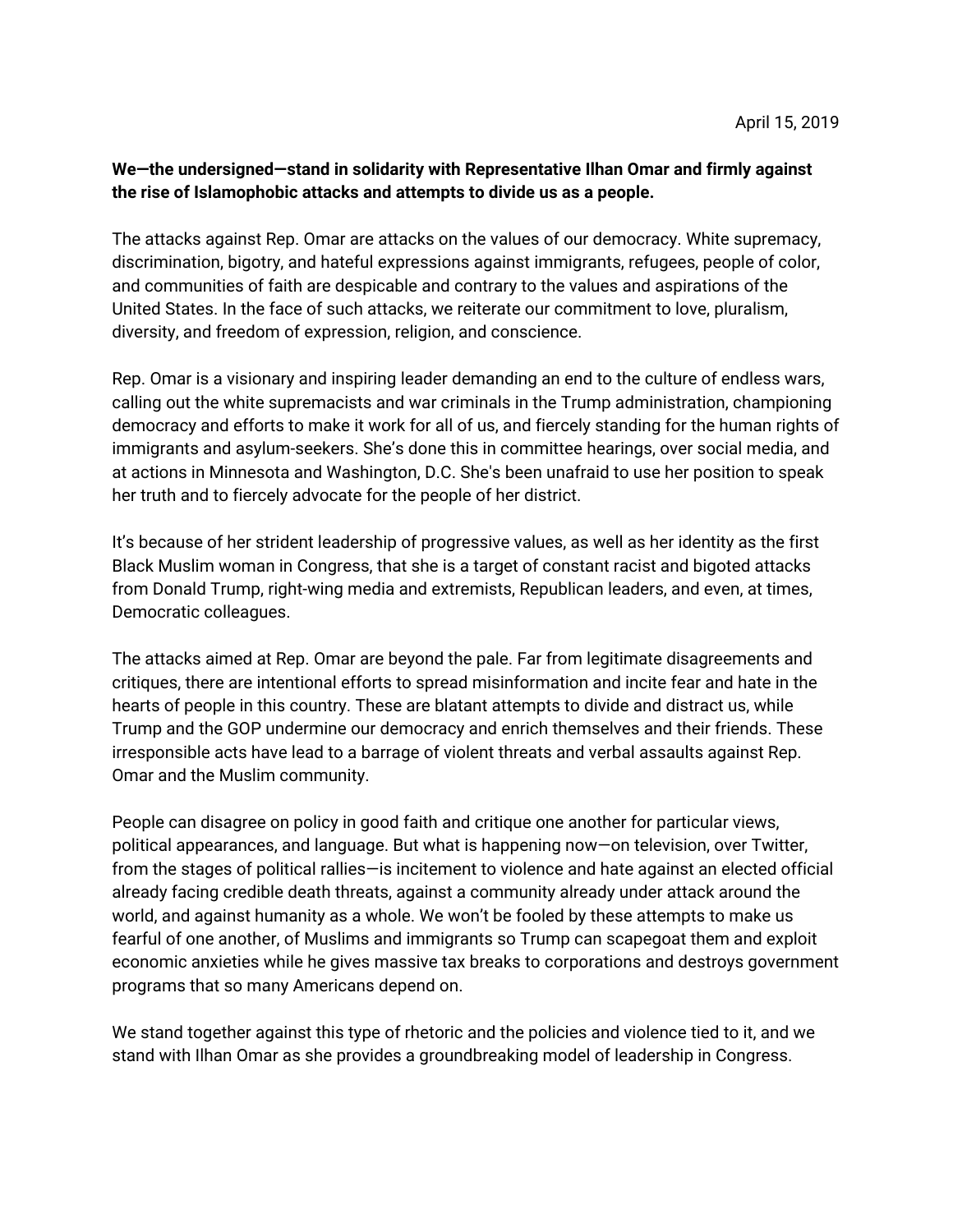**We call on all members of Congress to speak out against these attacks and stand with Rep. Omar and against the racist and bigoted rhetoric, policies, and violence.**

## *Signed,*

Randi Weingarten, President, American Federation of Teachers Rashad Robinson, Executive Director, Color of Change Yvette Simpson, Chief Executive, Democracy for America Charles Chamberlain, Chair, Democracy for America Sabeel Rahman, President, Demos Leah Greenberg, Co-Executive Director, Indivisible Anna Galland, Executive Director, MoveOn Civic Action Ilya Sheyman, Executive Director, MoveOn Political Action Ai-Jen Poo, Executive Director, National Domestic Workers Alliance Mary Kay Henry, President, Service Employees International Union Cristina Jimenez, Executive Director, United We Dream Maurice Mitchell, Executive Director, Working Families Party

## **National Leaders**

Heidi Sieck, Chief Empowerment Officer, #VOTEPROCHOICE Cayden Mak, Executive Director, 18 Million Rising Maurice BP-Weeks, Co-Executive Director, Action Center on Race and the Economy Saqib Bhatti, Co-Executive Director, Action Center on Race and the Economy Isaac L Evans-Frantz, Board Member, Action Corps Andrea Catone, Executive Director, Action Together Network Robyn Henderson-Espinoza, Founder, Activist Theology Project Judith Browne Diania, Executive Director, Advancement Project, National Office Seydi Sarr, Executive Director, African Bureau for Immigration and Social Affairs Amaha Kassa, Executive Director, African Communities Together Sarah Audelo, Executive Director, Alliance for Youth Action Samer Khalaf, National President, American Arab Anti-Discrimination Committee (ADC) Aarti Kohli, Executive Director, Asian Americans Advancing Justice - Asian Law Caucus Alvina Yeh, Executive Director, Asian Pacific American Labor Alliance J. Bob Alotta, Executive Director, Astraea Lesbian Foundation for Justice Chris Melody Fields Figueredo, Executive Director, Ballot Initiative Strategy Center Ady Barkan, Co-founder, Be A Hero Ben Cohen and Jerry Greenfield, Co-Founders, Ben & Jerry's Patrisse Khan- Cullors, Board President, Black Lives Matter Global Network Michael J. Frias, Chief Executive, Catalist Ahmed Shabaik, Chairman Board of Trustees, Center for Egyptian American Dialogue Michael Green, CEO, Center for Environmental Health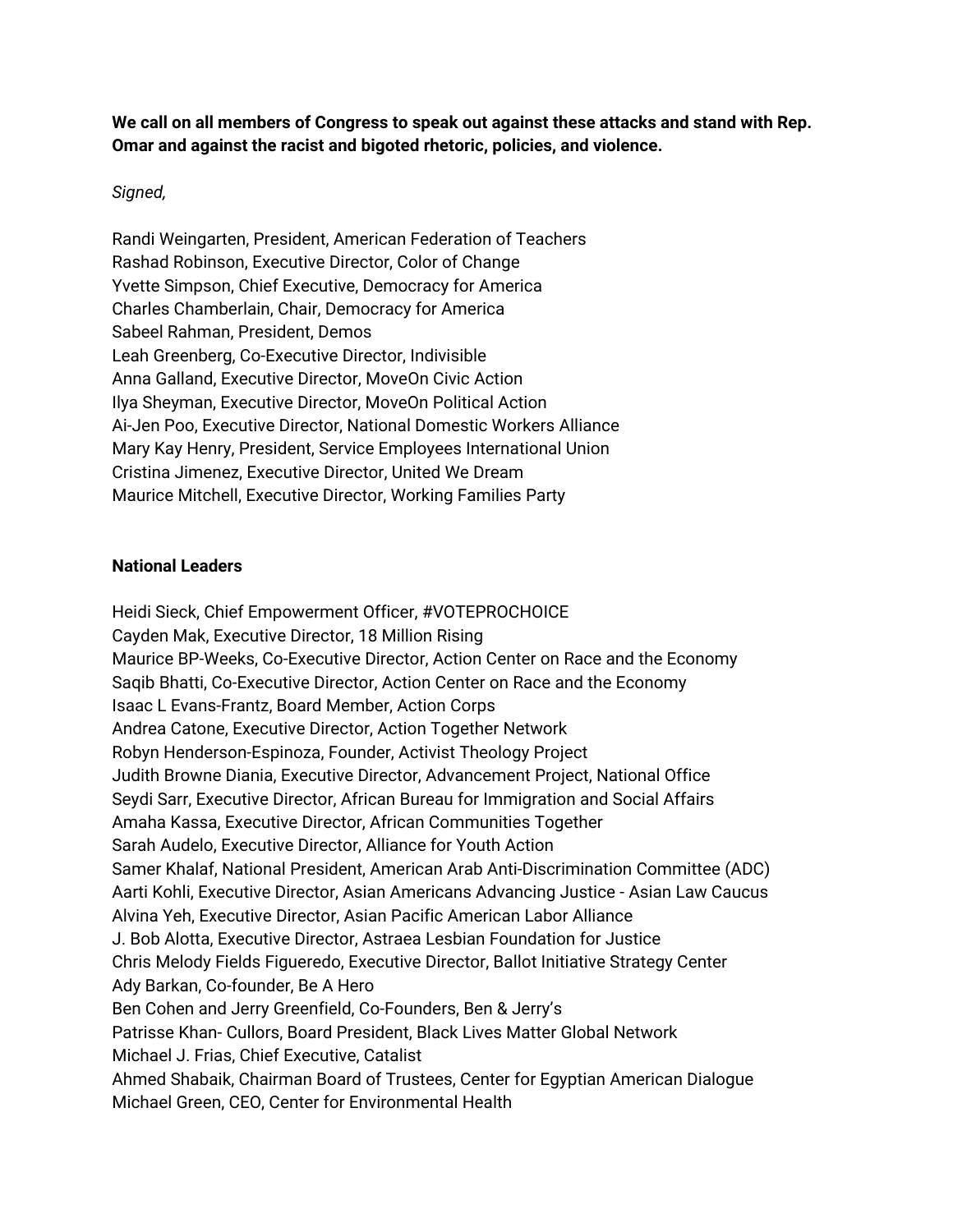Salih Booker, President, Center for International Policy Brian Kettenring, Co-Executive Director, Center for Popular Democracy Ana María Archila, Co-Executive Director, Center for Popular Democracy Andrew Friedman, Co-Executive Director, Center for Popular Democracy Jennifer Epps-Addison, Co-Executive Director, Center for Popular Democracy Jodie Evans, Co-Founder/Director, CODEPINK Medea Benjamin, Co-Director, CODEPINK Karen Hobert Flynn, President, Common Cause Jose Vasquez, Executive Director, Common Defense Dorian Warren, President, Community Change/Action Amber Goodwin, Executive Director, Community Justice Action Fund Nihad Awad, Executive Director, Council on American Islamic Relations (CAIR) Heidi Hess, Co-Director, CREDO Action Josh Nelson, Co-Director, CREDO Action David Segal, Co-Founder and Executive Director, Demand Progress Education Fund Steve Phillips, Founder, Democracy in Color Wendy Fields, Executive Director, Democracy Initiative Maria Svart, National Director, Democratic Socialists of America (DSA) Heather McGhee, Distinguished Senior Fellow, Demos Robin Knauerhase, Moderator, Disciples LGBTQ+ Alliance Nisha Anand, CEO, Dream Corps Wa'el Alzayat, Executive Director, Emgage Action Tiffany Muller, President, End Citizens United Edward Smith Jr, Director, EqualVoteLocal David Donnelly, President, Every Voice Jorge Gutierrez, Executive Director, Familia: Trans Queer Liberation Movement The Rev. Stan J. Sloan, Chief Executive Officer, Family Equality Council Sunjeev Bery, Director, Freedom Forward Justin G. Myers, CEO, For Our Future Dr. Trita Parsi, Professor, Georgetown University Sarah Kate Ellis, CEO/President, GLAAD Eliza Byard, Executive Director, GLSEN Mark Magaña, President & CEO, GreenLatinos Annie Leonard, Executive Director, Greenpeace US Kimberly Peeler-Allen, Co-Founder, Higher Heights Glynda C. Carr, Co-Founder, Higher Heights Ash-Lee W. Henderson, Co-Executive Director, Highlander Research & Center Rev. Allyn Maxfield-Steele, Co-Executive Director, Highlander Research and Education Center Emily Mayer, National Coordinator, IfNotNow Rami Nashashibi, Executive Director, Inner-city Muslim Action Network (IMAN) John Cavanagh, Executive Director, Institute for Policy Studies Phyllis Bennis, Project Director, Institute for Policy Studies, New Internationalism Project Hatem Bazian, Executive Director, Islamophobia Studies Center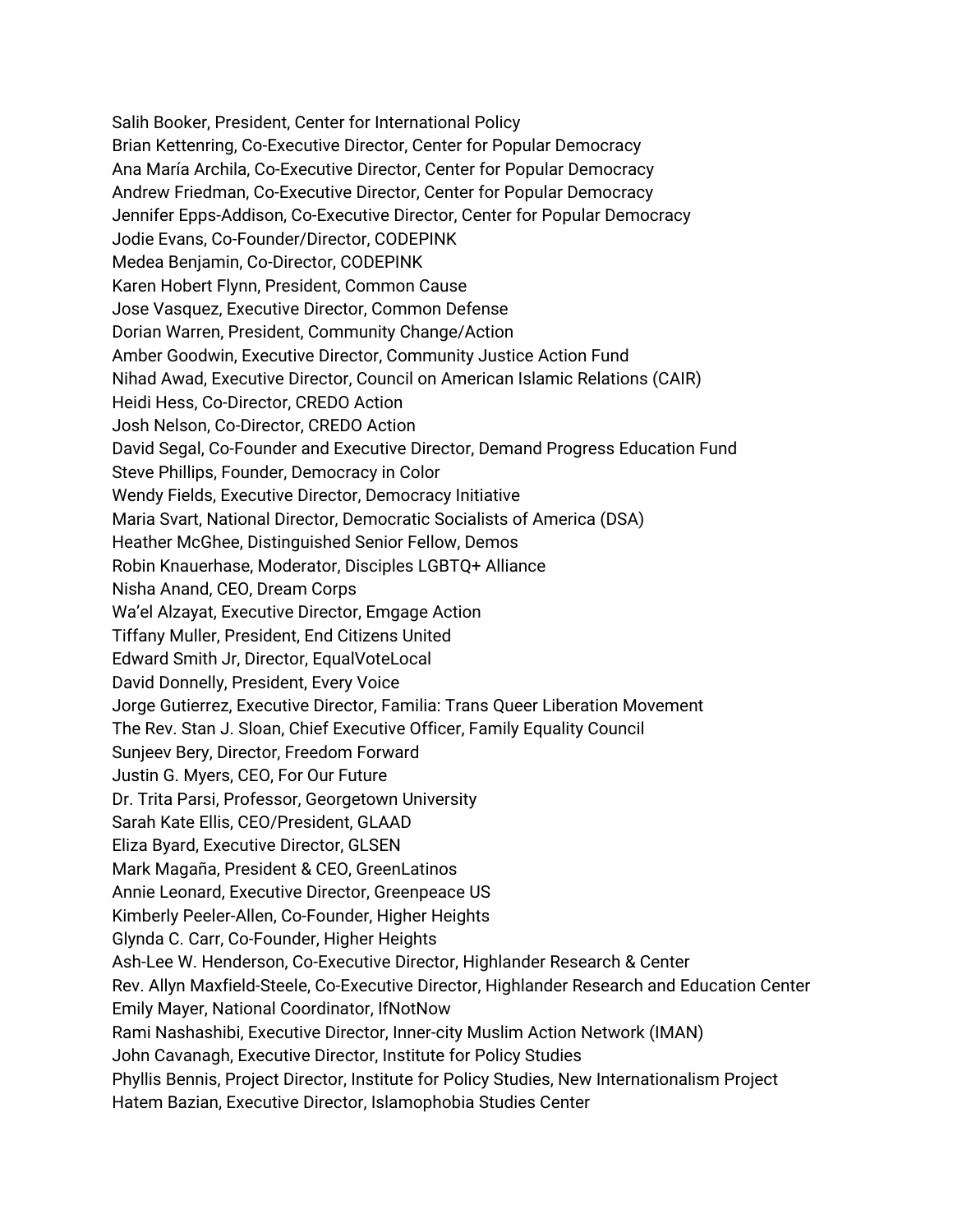Rebecca Vilkomerson, Executive Director, Jewish Voice for Peace Audrey Sasson, Executive Director, Jews for Racial and Economic Justice Jacob Feinspan, Executive Director, Jews United for Justice Sarita Gupta, Co-Executive Director, Jobs With Justice Hassan Eltayyab, Co-director, Just Foreign Policy Waleed Shahid, Spokesperson, Justice Democrats Monica Ramirez, President, Justice for Migrant Women Keri Fitzgerald, Co-leader, LA Resisters Amanda Ballantyne, National Director, Main Street Alliance Rev. Cedric A. Harmon, Executive Director, Many Voices: A Black Church Movement for Gay & Transgender Justice Javier H. Valdes, Co-Executive Director, Make the Road NY Vanessa Wruble, Executive Director, MARCH ON Mark Ruffalo, Actor Producer Director, Mark Ruffalo Marwa Fayed, Youth worker, MAS Hassan Ali, President, MAS Austin Dr. Hamud AL-Silwi, Imam, Mas Up NY (Bronx Muslim Center) Marisa Franco, Executive Director, Mijente Dante Barry, Co-Founder & Executive Director, Million Hoodies Movement for Justice Kristin Rowe-Finkbeiner, Executive Director, MomsRising Monifa Bandele, Senior Vice President , MomsRising Shannon Biggs, Director, Co-founder, Movement Rights Linda Sarsour, Executive Director, MPower Change, Co-Chair, Women's March Farhana Khera, Executive Director, Muslim Advocates Abdulghafoor M, Director of Fund Development, Muslim American Society Hatem Ahmed, Member, Muslim American Society Ayman Hammous, MAS National Executive Director, Muslim American Society (MAS) Ismahan Abdullahi, National Deputy Director, Muslim American Society-PACE Margari Hill, Co-founder, Muslim Anti-Racism Collaborative (MuslimARC) Amani Al-Khatahtbeh, Founder, MuslimGirl.com Derrick Johnson, President & CEO, NAACP Ilyse Hogue, President, NARAL Pro-Choice America Saket Soni, Executive Director, National Guestworker Alliance Marielena Hincapie, Executive Director, National Immigration Law Center Jamal Abdi, President, National Iranian American Council Jessica González-Rojas, Executive Director, National Latina Institute for Reproductive Health Rea Carey, Executive Director, National LGBTQ Task Force Rev. Naomi Washington-Leapheart, Faith Work Director, National LGBTQ Task Force Ahmad Abuznaid, Director, National Network for Arab American Communities (NNAAC) Yamani Hernandez, Executive Director, National Network of Abortion Funds Glenn D. Magpantay, Executive Director, National Queer Asian Pacific Islander Alliance (NQAPIA) Fatima Goss Graves, President and CEO, National Women's Law Center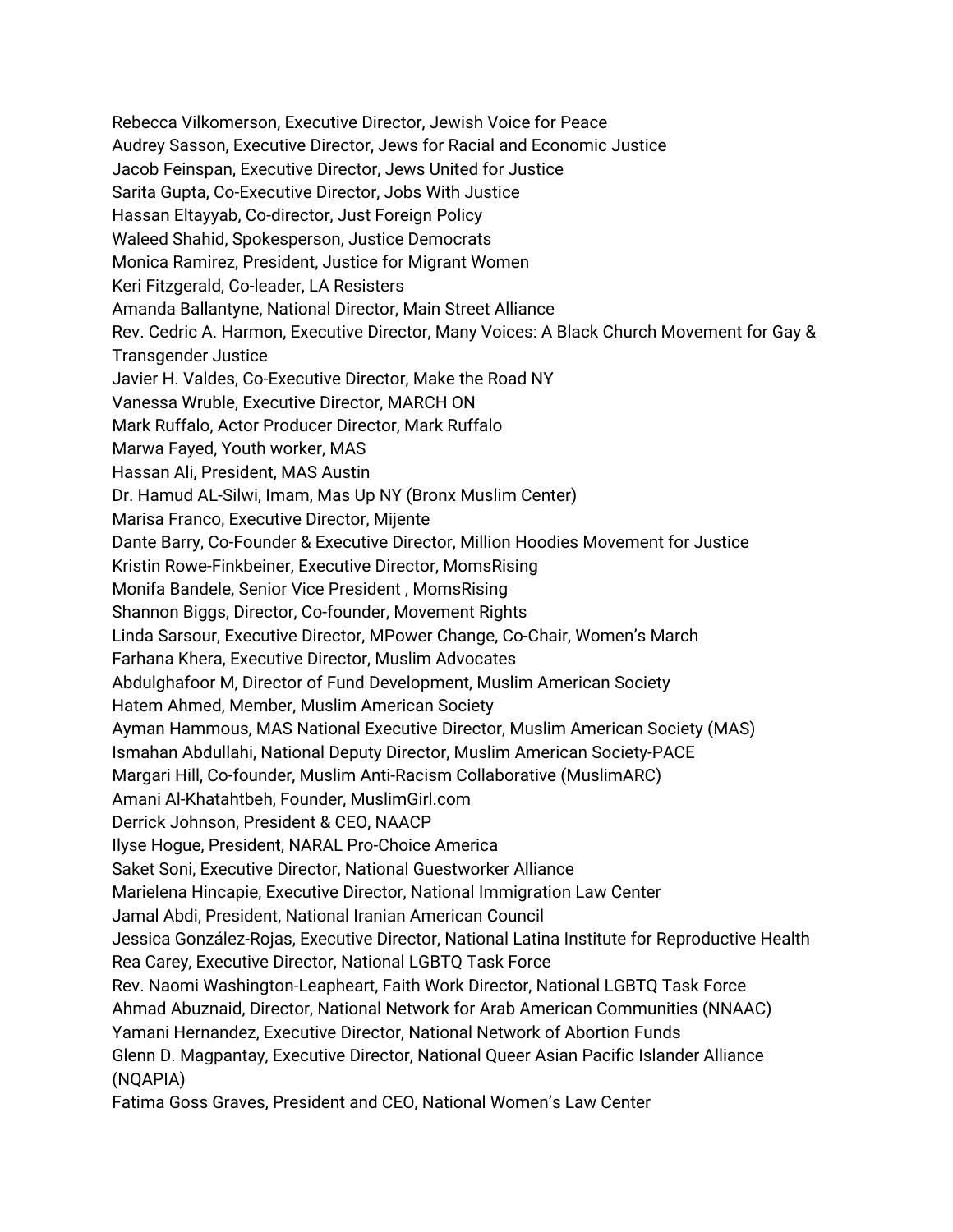Tom Steyer, Founder, Need to Impeach and NextGen America

Paul Kawata, ED, NMAC

Stephen Myer Kretzmann, Founder & Executive Director, Oil Change International

Marie K Norman, Founder and Leader, Order of the Phoenix

Larry Cohen, Chair, Our Revolution

Cortney Tunis, Executive Director, Pantsuit Nation

Marge Baker, Executive Vice President, People for the American Way

George Goehl, Director, People's Action

Wardah Khalid, President and Founder, Poligon Education Fund

Matt Nelson, Executive Director, Presente.org

Bruce Richman, Executive Director, Prevention Access Campaign

Stephanie Taylor and Adam Green, Co-Founders, Progressive Change Campaign Committee

(BoldProgressives.org)

Stephanie Guilloud, Co-Director, Project South

Emery Wright, Co-Director, Project South

Robert Weissman, President, Public Citizen

L Herman, Leader, Rock the Congress, Sister District, Swing Left

Susan Rogan, Creator, Rogan's List

Lance Toma, CEO, San Francisco Community Health Center

Su'ad Abdul Khabeer, Senior Editor, Sapelo Square

Sean Strub, Executive Director, Sero Project

Aimee Allison, President, She the People

Michael Brune, Executive Director, Sierra Club

Lakshmi Sridaran, Interim Co-Executive Director , South Asian Americans Leading Together (SAALT)

Heidi Beirich, Director of the Intelligence Project, Southern Poverty Law Center, Southern Poverty Law Center

Hon. Jessie Ulibarri, Executive Director, State Innovation Exchange

Alexis Anderson-Reed, Executive Director, State Voices

Amir Talai, Board member, Story of Stuff Project

Rabbi Jill Jacobs, Executive Director, T'ruah: The Rabbinic Call for Human Rights

Yvette A Flunder, Bishop Dr., The Fellowship of Affirming Ministries

Jim Merritt, Public Policy Team Member, The Global Justice Institute

Elle Hearns, Founder and Executive Director, The Marsha P. Johnson Institute

Anuradha Mittal, Executive Director, The Oakland Institute

Valarie Kaur, Founder and Director, The Revolutionary Love Project

Rev. Traci D. Blackmon, Associate General Minister, The United Church of Christ

Barbara R. Arnwine, Founder & President, Transformative Justice Coalition

Kris Hayashi, Executive Director, Transgender Law Center

Shaunna Thomas, Executive Director, UltraViolet

Jonathan Jayes-Green, Co-Founder and Director , UndocuBlack Network

Ahmed Bedier, President, United Voices for America

Yousef Munayyer, Executive Director, US Campaign for Palestinian Rights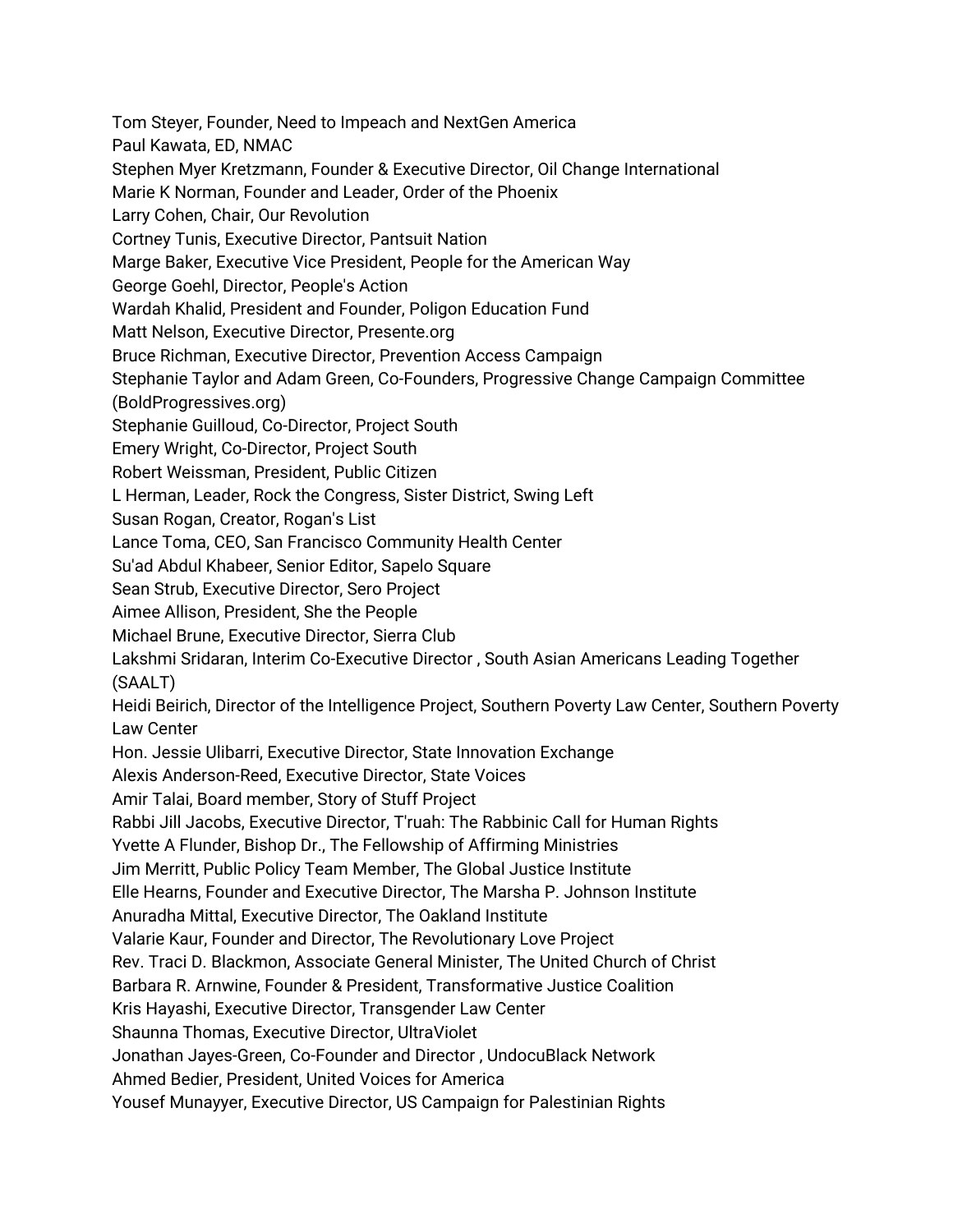Tory Gavito, President, Way to Win Eric K. Ward, Executive Director, Western States Center Stephen Miles, Executive Director, Win Without War Tamika D. Mallory, Co-President, Women's March Isra Chaker, Civil Rights Activist

## **State and Local Leaders**

Ruth Chicca, President, Action Together Massachusetts (ATMA) Ellen Eden, Administrator, Action Together New York State Alison Arne, Co-chair, Action Together NJ Atlantic County Zakiyah Ansari, Advocacy Director, Alliance for Quality Education NY Rama Issa-Ibrahim, Executive Director, Arab American Association of New York Lara Kiswani, Executive Director, Arab Resource & Organizing Center (AROC) Manjusha P. Kulkarni, Executive Director, Asian Pacific Policy and Planning Council Nekessa, Co-Founder, Black Immigrant Collective Samantha Gladu, Executive Director, Bus Project Imraan Siddiqi, Executive Director, CAIR Arizona Zahra Billoo, Executive Director, CAIR San Francisco Bay Area Alicia Sanchez Gill, Interim Executive Director, Collective Action for Safe Spaces Hussam Ayloush, Executive Director, Council on American-Islamic Relations (CAIR-LA) Rabbi Alana Alpert, Executive Director, Detroit Jews for Justice Empire State Indivisible, Empire State Indivisible, Empire State Indivisible Ricky Silver, Co-lead Organizer, Empire State Indivisible Rebecca Pelham, Executive Director, Engage Miami Rosemarie Colacino, Co-founder, Heartland Resistance Coalition Pennie Opal Plant, Co-founder, Idle No More SF Bay Laurie Pittman, Leadership Committee, Indivisible Claremont / Inland Valley Linda Kessel, Lead Organizer, Indivisible Madison (WI) Susan Morgan, Founder and Director, Indivisible Marin Carin Mrotz, Executive Director, Jewish Community Action MN Darakshan Raja, Co-Director, Justice for Muslims Collective Dr. Maha Hilal, Co-Director, Justice for Muslims Collective Jonathan Paik, Executive Director, Korean Resource Center Tomas Robles and Alejandra Gomez, Co-Executive Directors, Living United for Change in Arizona - LUCHA Marie Follayttar, Executive Director, Co-Director MFAL PAC, Mainers for Accountable Leadership Hassan El-Alami, President, MAS Boston Amin Ezzeddine, Executive Director, MAS Maryland Mohamed Albadawi, President , MASKC Mahdi Mujaahid, Board Chair, MASMN Rev. Eddie Anderson, Revervand, McCarty Church The Rev. Dr. Jacqueline J. Lewis, Senior Minister, Middle Collegiate Church